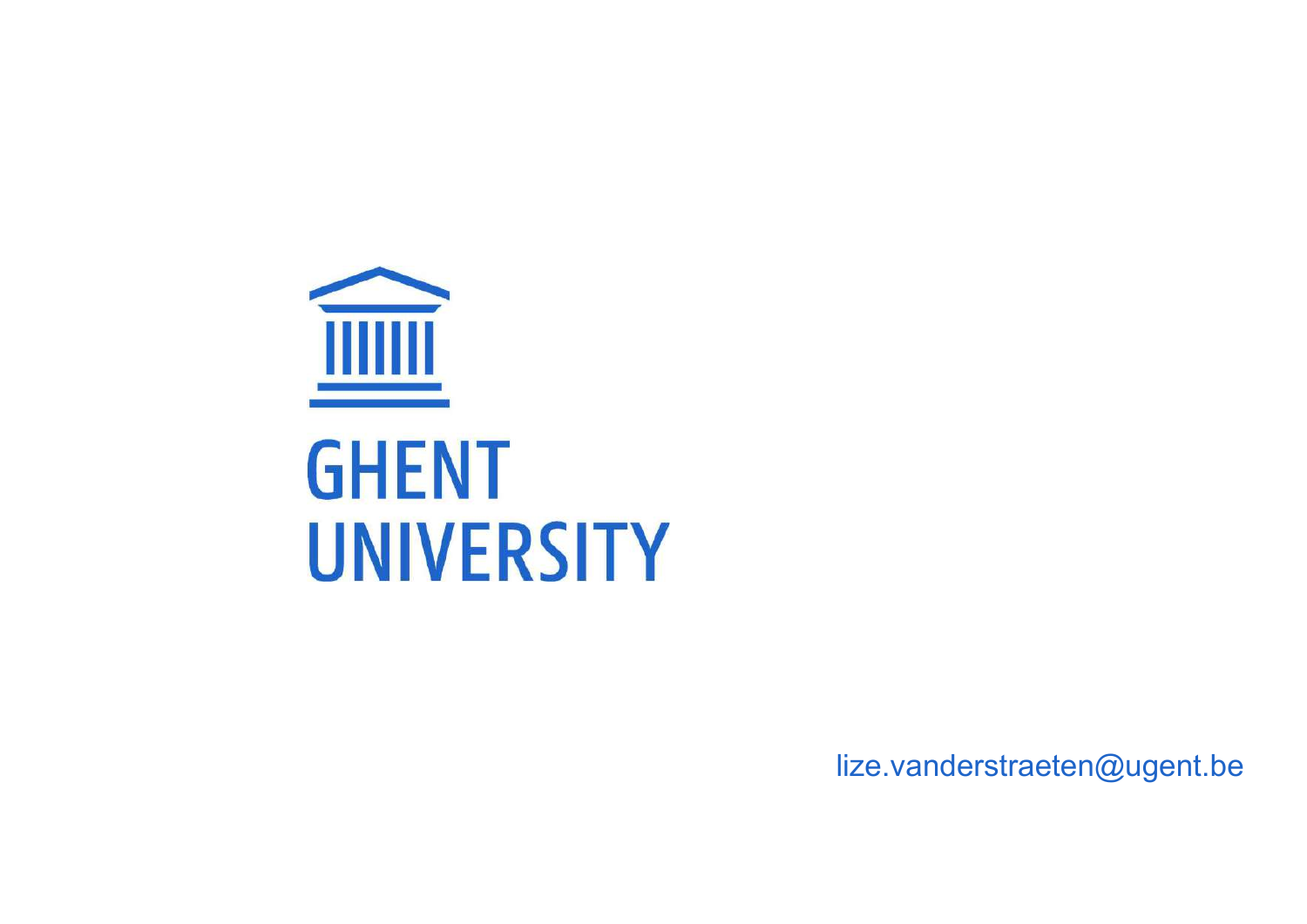## IMAGINE YOUR FIRST DAY AT THE UNIVERSITY… WHAT WOULD YOU PREFER?



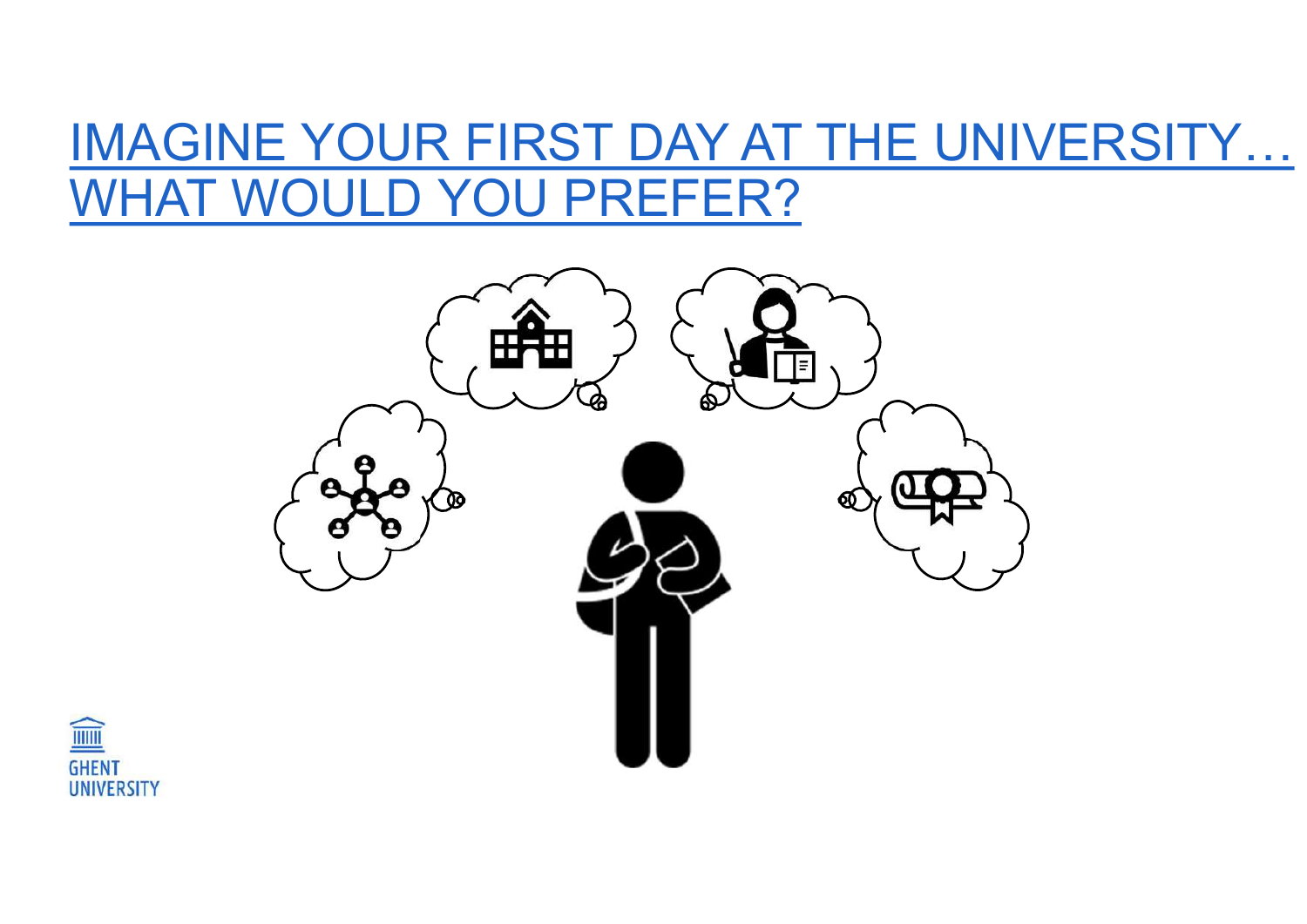## IMAGINE YOUR FIRST DAY AT THE UNIVERSITY… WHAT WOULD YOU PREFER?

## **WELCOME**

**CHEMI**<br>GHEMI<br>UNIVERSITY

at the Faculty of Economics and Business Administration







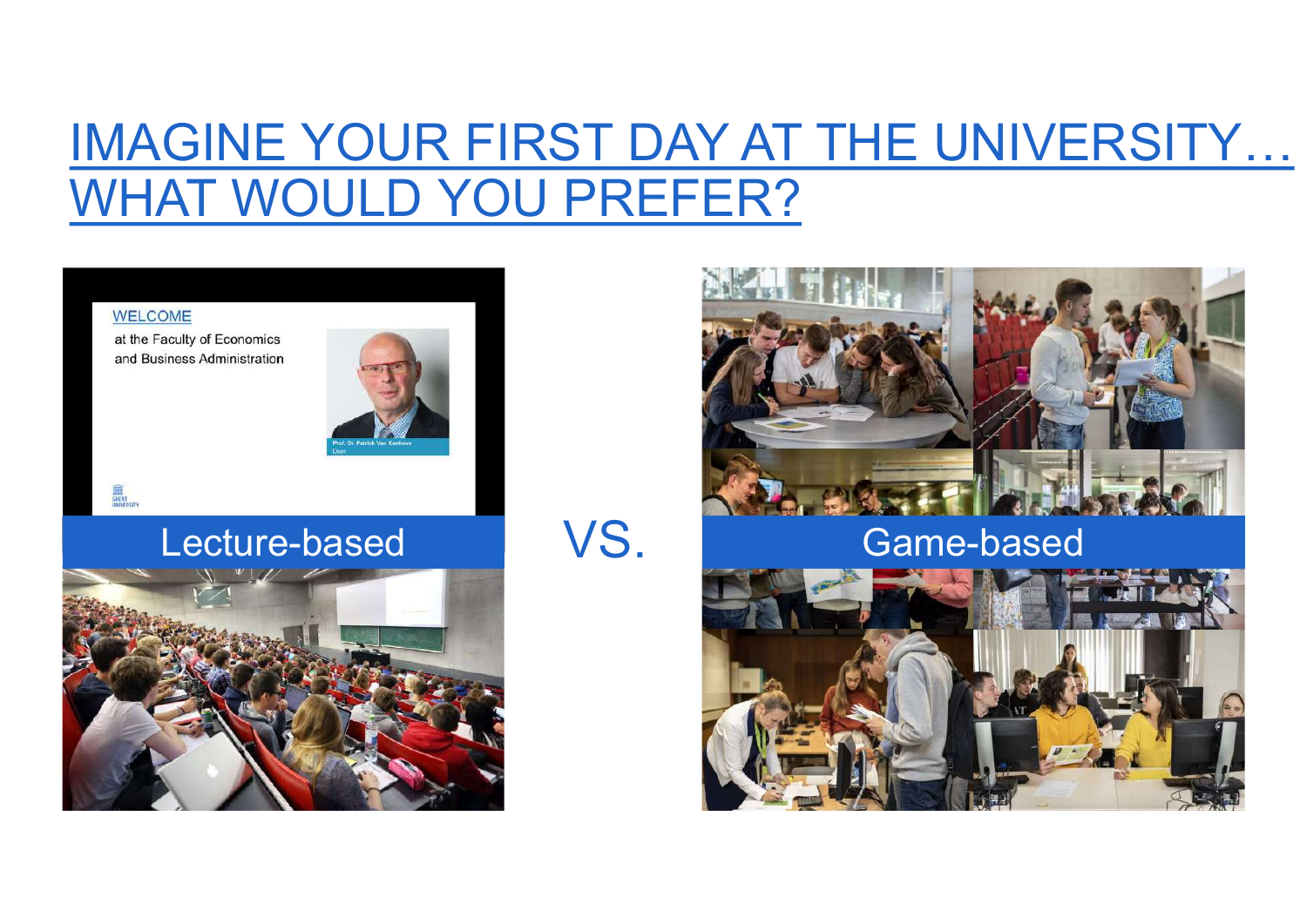

DEPARTMENT OF ACCOUNTING, CORPORATE FINANCE AND TAXATION RESEARCH GROUP ACCOUNTING EDUCATION

# EQUITY OF ECONOMICS AND<br>BUSINESS ADMINISTRATION<br>MENTAL WELLBEING OF FIRST-YEAR<br>FCONOMICS STUDENTS' THE FFFFFCT EQUITY OF ECONOMICS AND<br>BUSINES ADMINISTRATION<br>ECONOMICS STUDENTS: THE EFFECT<br>OF A GAME-RASED **ORIENTATION DAY** FACULTY OF ECONOMICS AND<br>MENTAL WELLBEING OF FIRST-YEAR<br>ECONOMICS STUDENTS: THE EFFECT<br>OF A GAME-BASED ORIENTATION DAY<br>Developments in Economics Education Conference 2021 MENTAL WELLBEING OF FIRST-YEA<br>ECONOMICS STUDENTS: THE EFFE<br>OF A GAME-BASED ORIENTATION D<br>Developments in Economics Education Conference 2021<br>Lize Vanderstraeten, Evelien Opdecam, Patricia Everaert

Lize Vanderstraeten, Evelien Opdecam, Patricia Everaert

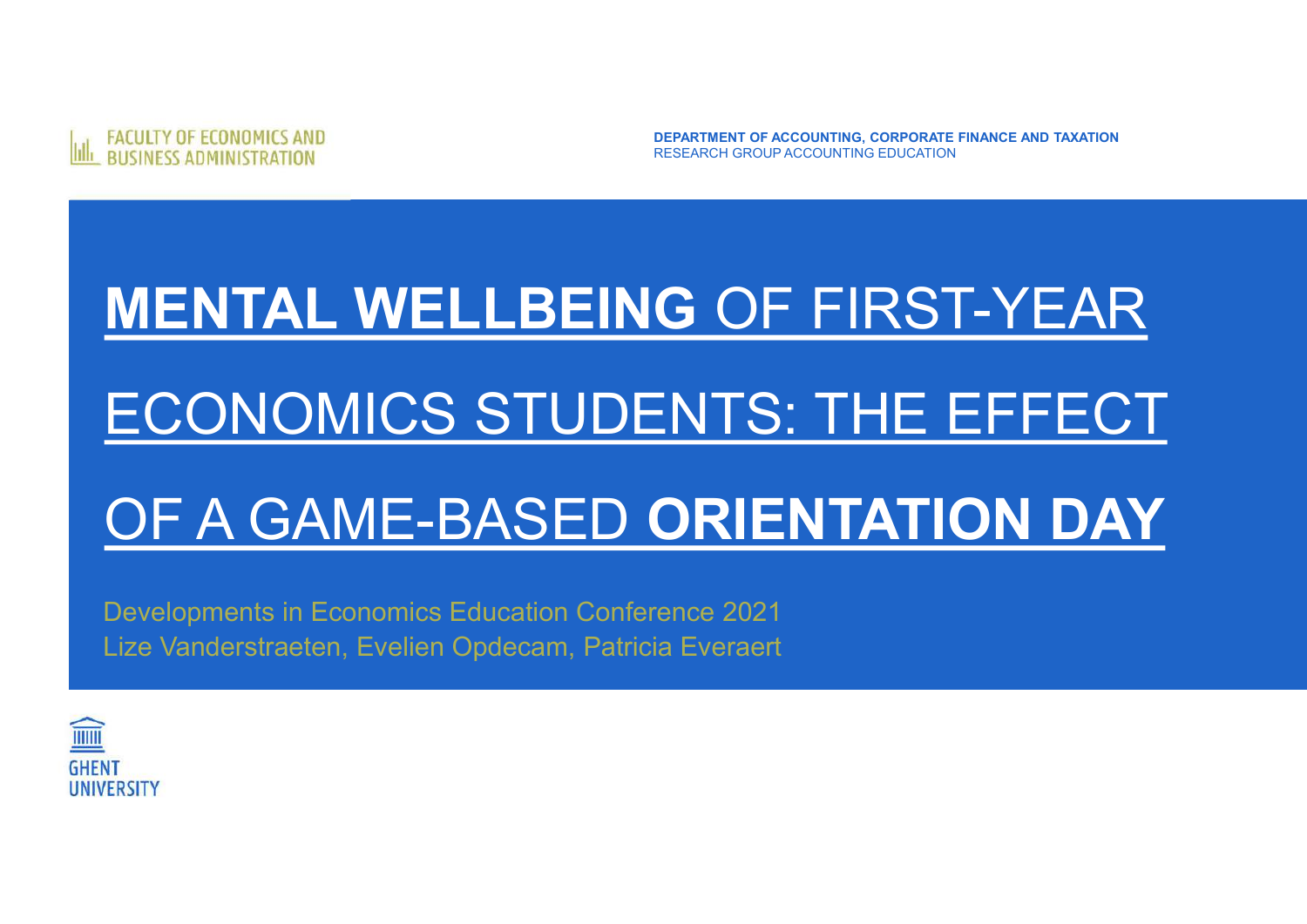# RESEARCH CONTEXT

- 
- 
- **ESEARCH CONTEXT**<br>
 1 out of 3 university students has **mental problems** (Auerbach et al., 2018)<br>
 **First-year students** are the most vulnerable (Auerbach et al., 2018)<br>
 **Low** degree of **help-seeking**, especially among ESEARCH CONTEXT<br>- 1 out of 3 university students has **mental problems** (Auerbach et al., 2018)<br>- **Eirst-year students** are the most vulnerable (Auerbach et al., 2018)<br>- **Low** degree of **help-seeking**, especially among stud **RESEARCH CONTEXT**<br>
- 1 out of 3 university students has mental problems<br>
- First-year students are the most vulnerable (Auerbach<br>
- Low degree of help-seeking, especially among student<br>
- Universities' responsibility to m
- 
- 





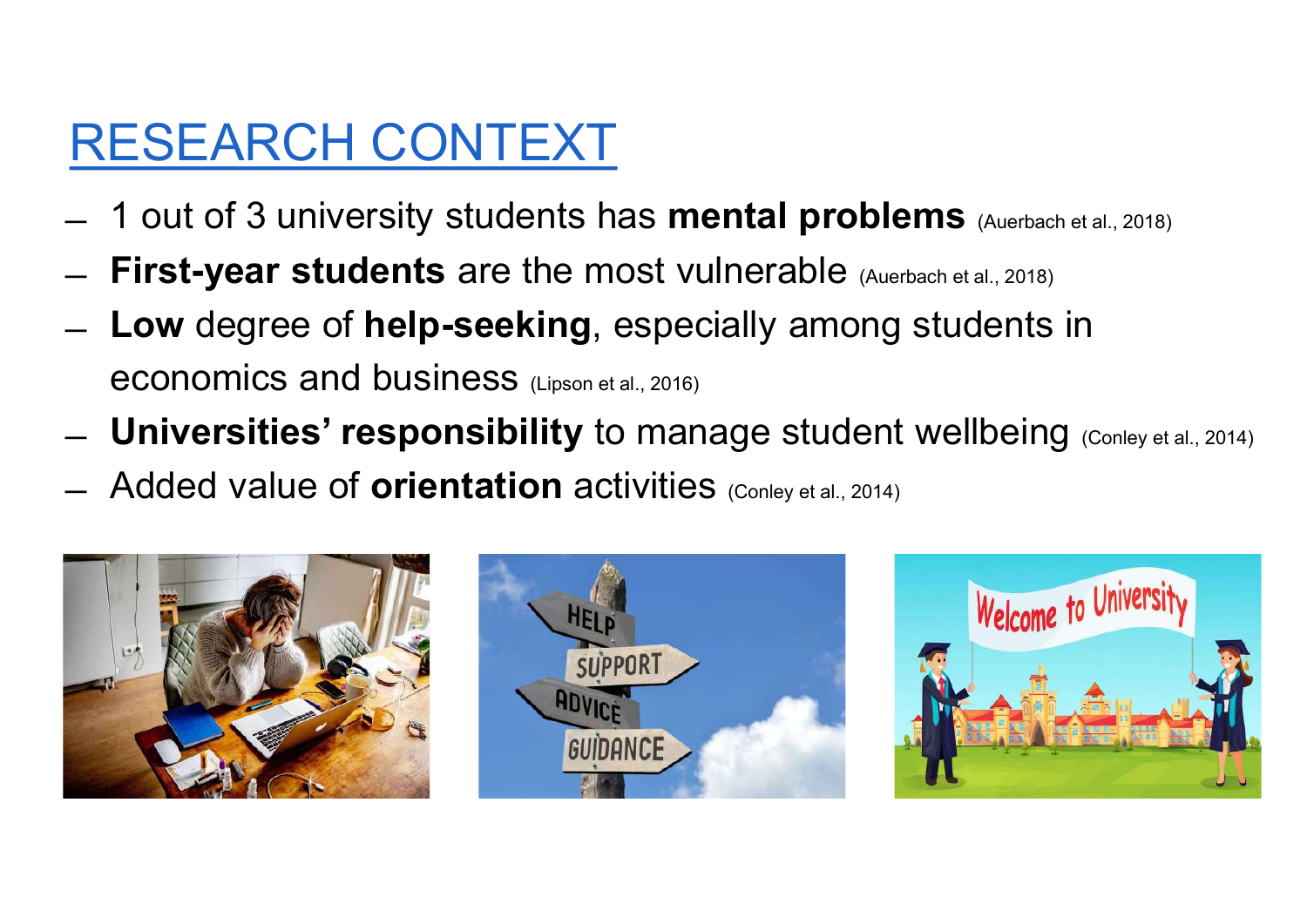# **FRAMEWORK FOR ENHANCING STUDENT<br>MENTAL WELLBEING IN UNIVERSITIES (BAIK ET AL., 2016)** FRAMEWORK FOR ENHANCING STUDENT<br>MENTAL WELLBEING IN UNIVERSITIES (BAIK ETAL., 2016)<br>MENTAL WELLBEING IN UNIVERSITIES (BAIK ETAL., 2016)











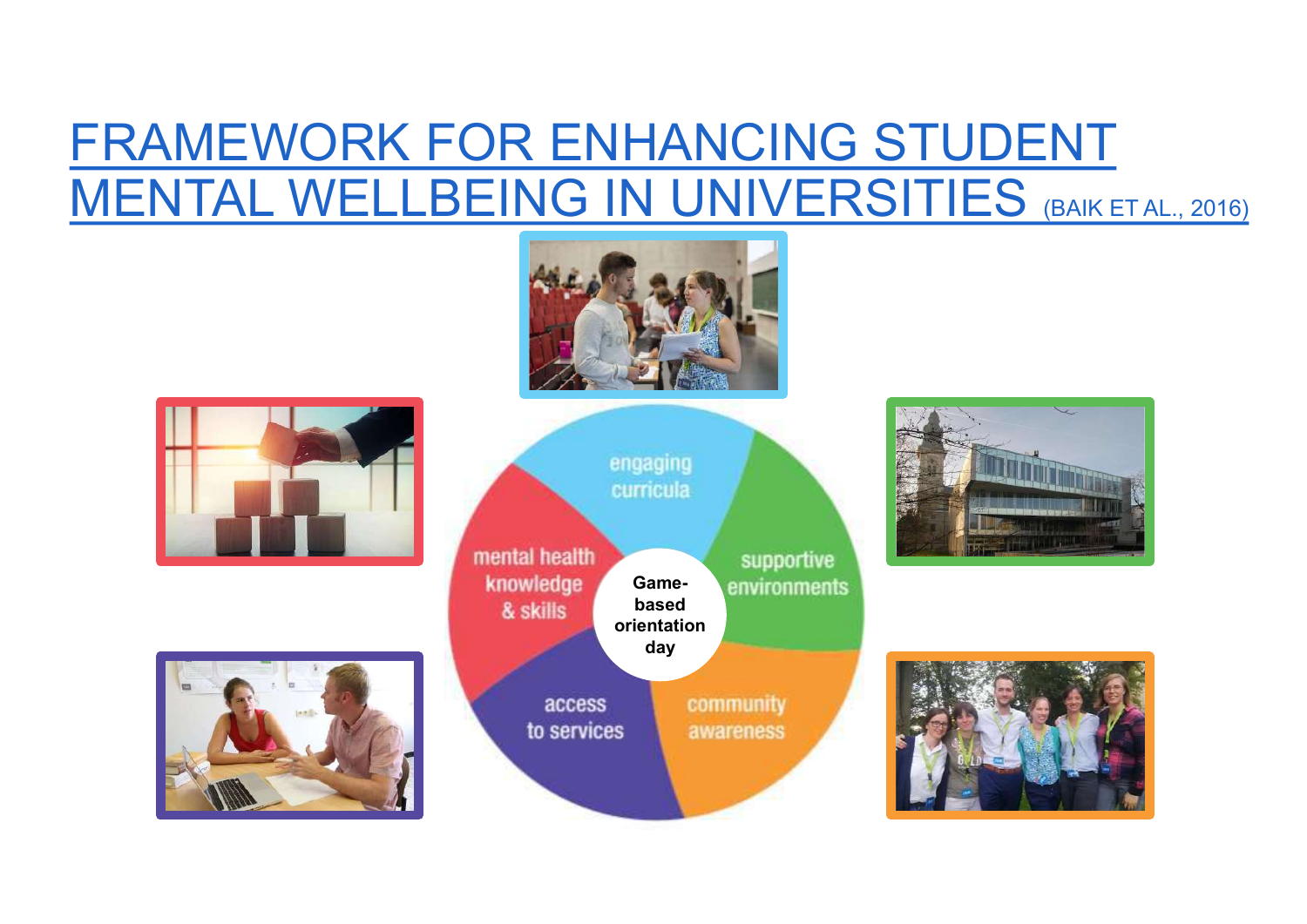# HYPOTHESES

- Students who participated in the game-based orientation day … 1. have a higher mental wellbeing at the moment of university<br>1. have a higher mental wellbeing at the moment of university<br>entrance (e.g. Baik et al., 2016; Brooman & Darwent, 2014; Conley et al., 2014)<br>2. experience a se **POTHESES**<br>Jents who participated in the game-based orientation da<br>have a **higher mental wellbeing** at the moment of univ<br>entrance <sub>(e.g. Baik et al., 2016; Brooman & Darwent, 2014; Conley et al., 2014)<br>experience a **small</sub>** Experience a smaller decline in their mental wellbeing<br>
2. experience a smaller decline in their mental wellbeing<br>
2. experience a smaller decline in their mental wellbeing<br>
2. experience a smaller decline in their mental **POTHESES**<br>dents who participated in the game-based orientation day ...<br>have a **higher mental wellbeing** at the moment of university<br>entrance <sub>(e.g. Baik et al., 2016; Brooman & Darwent, 2014; Conley et al., 2014)<br>experien</sub> Students who participated in the game-based orientation day ...<br>
1. have a higher mental wellbeing at the moment of university<br>
entrance <sub>(e.g. Balk et al., 2016; Brooman & Danvent, 2014; Conley et al., 2014)<br>
2. experienc</sub> Students who participated in the <u>game-based</u> orientation day ...<br>
1. have a **higher mental wellbeing** at the moment of university<br>
entrance <sub>(e.g. Balk et al., 2016; Brooman & Darwent, 2014; Conley et al., 2014)<br>
2. exper</sub>
- 
- (e.g. Bowman et al., 2019; St Clair-Thompson et al., 2017)
- (e.g. Myrtveit et al., 2017; Zhoc et al., 2019)

entrance (e.g. Balk et al., 2016; Brooman & Darwent, 2014; Conley et al., 2014)<br>
2. experience a smaller decline in their mental wellbeing<br>
after three weeks (e.g. Bewick et al., 2010; Vinson et al., 2010)<br>
3. have more co 2. experience a **smaller decline** in their<br>after three weeks (e.g. Bewick et al., 2010; Vinson et al.,<br>3. have more **confidence** in their **own** a<br>(e.g. Bowman et al., 2019; St Clair-Thompson et al., 2017)<br>4. are more **sat** 





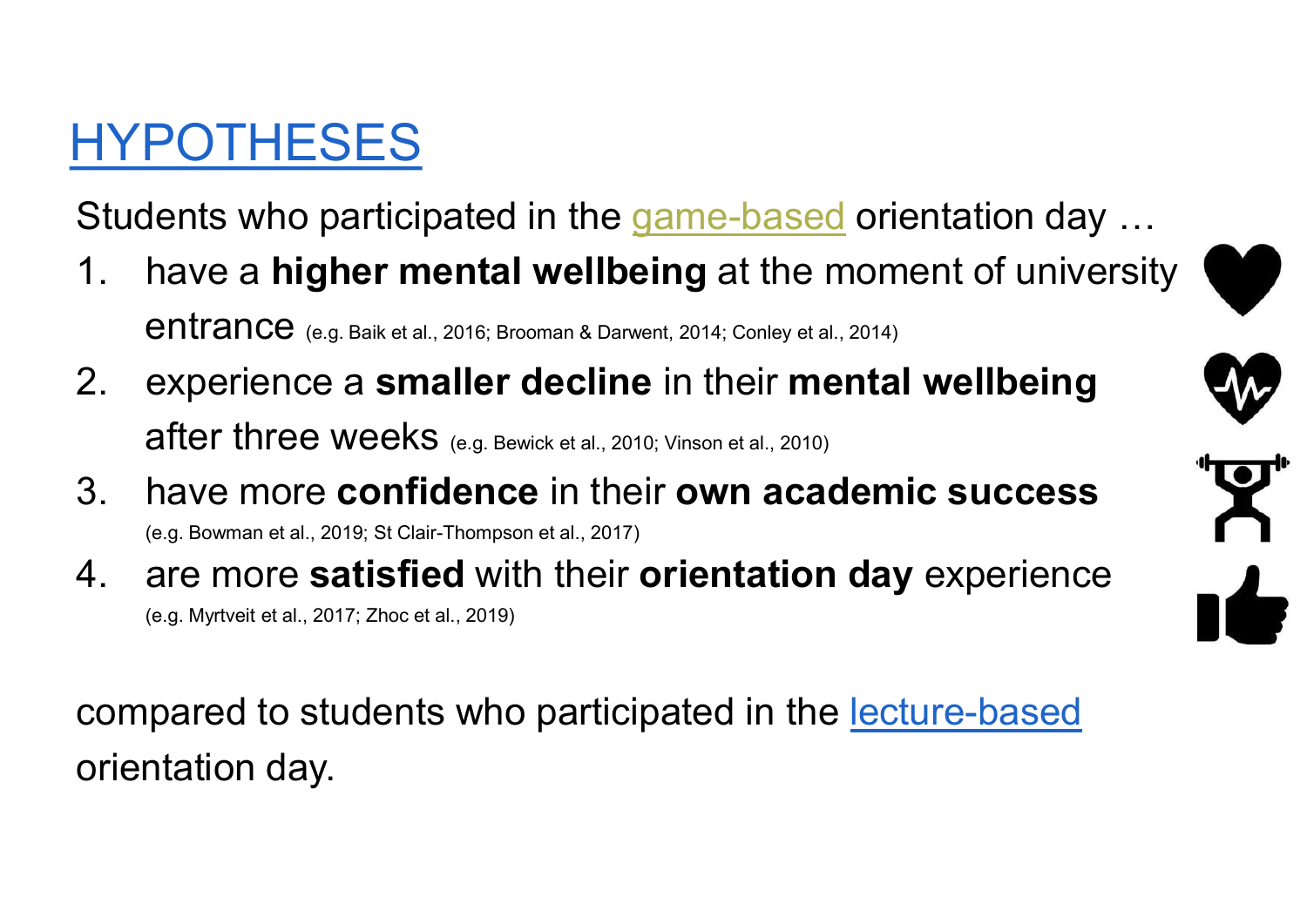# ORIENTATION DAY FORMATS<br>Lecture-based orientation day<br>Recture-based orientation day





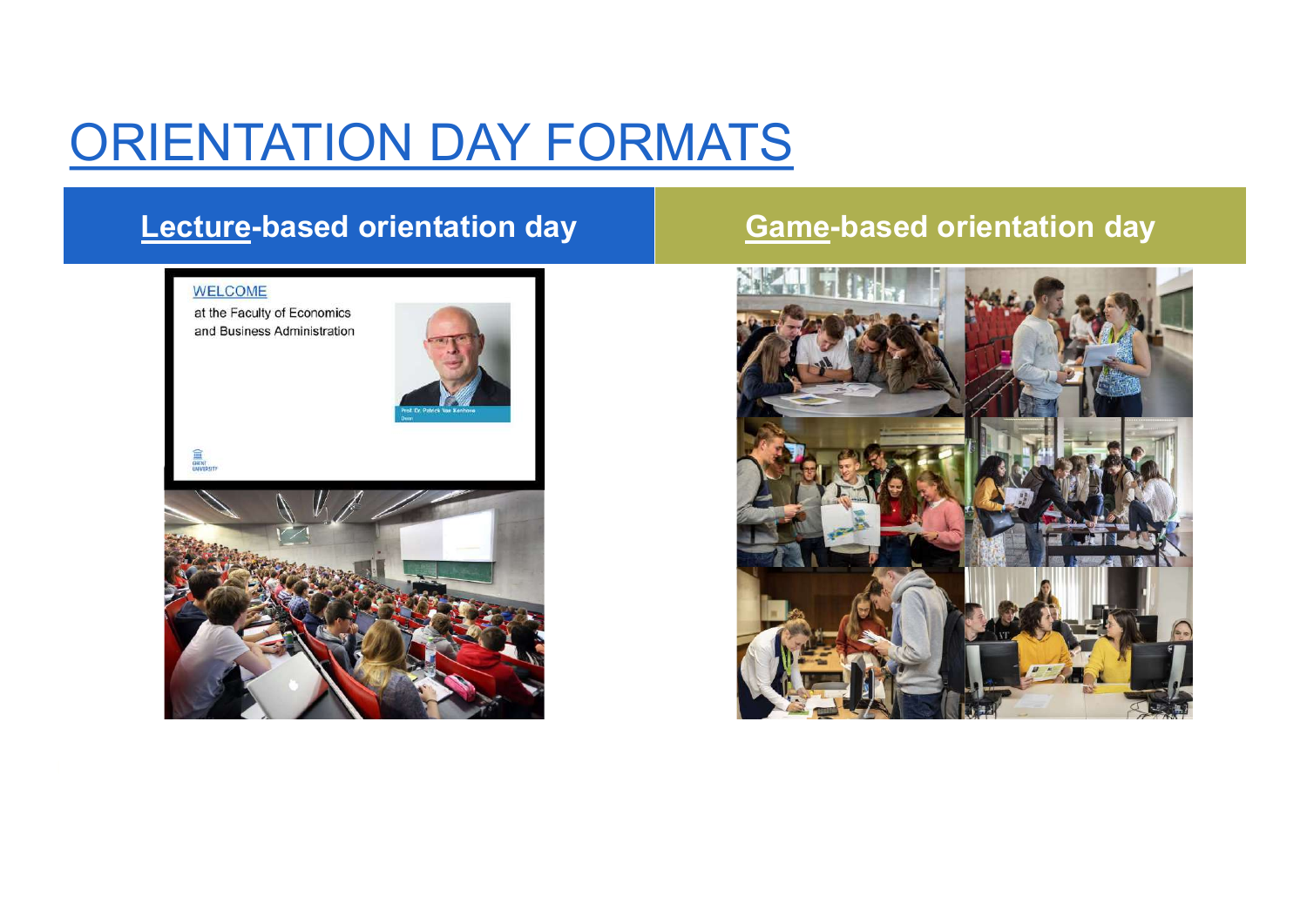| ORIENTATION DAY FORMATS                                          |                                                                                                |
|------------------------------------------------------------------|------------------------------------------------------------------------------------------------|
| <b>Lecture-based orientation day</b>                             | <b>Game-based orientation day</b>                                                              |
| <b>Plenary</b> presentation in a large <b>auditorium</b>         | <b>Small groups</b> of students play the game<br>across the faculty building                   |
| <b>One-way formal</b> communication by staff                     | Informal student-staff interaction                                                             |
| No informal opportunity to talk to peers                         | Working together with peers                                                                    |
| <b>Limited</b> number of <b>staff</b> members are present        | <b>Many staff</b> members of <b>all layers</b> of<br>the faculty are present                   |
| <b>All information in one slideshow</b>                          | <b>Information divided into <math>+/-</math> 10 different</b><br>info booths                   |
| Students sit and listen: <b>passively</b> acquire<br>information | Students <b>actively</b> look for information and<br>experience the university's look-and-feel |
|                                                                  |                                                                                                |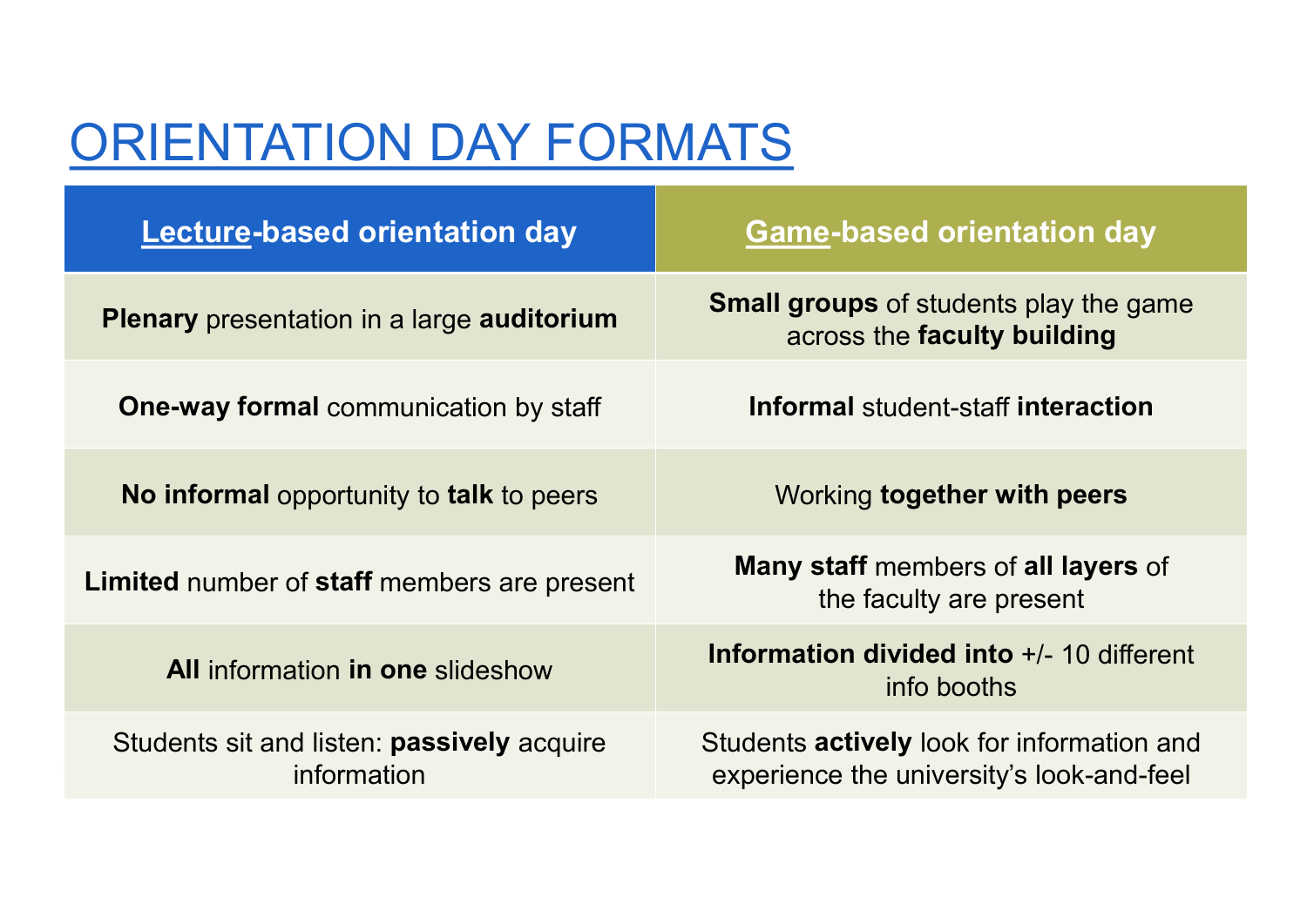# EXPERIMENTAL DESIGN

|                                                                                                                                                                                                                                                                                                                                                                                           | <b>EXPERIMENTAL DESIGN</b><br>Year 1 (2019) | Year 2 (2020)                     |  |  |  |  |
|-------------------------------------------------------------------------------------------------------------------------------------------------------------------------------------------------------------------------------------------------------------------------------------------------------------------------------------------------------------------------------------------|---------------------------------------------|-----------------------------------|--|--|--|--|
| <b>SP1 (BE)</b>                                                                                                                                                                                                                                                                                                                                                                           | <b>Game-based orientation day</b>           | <b>Game-based orientation day</b> |  |  |  |  |
| $SP2$ (BA)                                                                                                                                                                                                                                                                                                                                                                                | <b>Lecture-based orientation day</b>        | <b>Game-based orientation day</b> |  |  |  |  |
| Quasi-experiment:<br>- Experimental (game-based) vs. control (lecture-based) treatment<br>- 2x2 factorial design<br>- 2 study programmes<br>- 2 years of data<br>I<br>- First-year students at the Faculty of Economics and Business Administration<br><b>GHENT</b><br>- Quantitative survey data longitudinally collected at $t_0$ (orientation) and $t_3$ (week 3)<br><b>UNIVERSITY</b> |                                             |                                   |  |  |  |  |

## Quasi-experiment:

- 
- -
	-
- 
- $\cup$ (orientation) and  $\mathbf{t_3}$  (week 3)

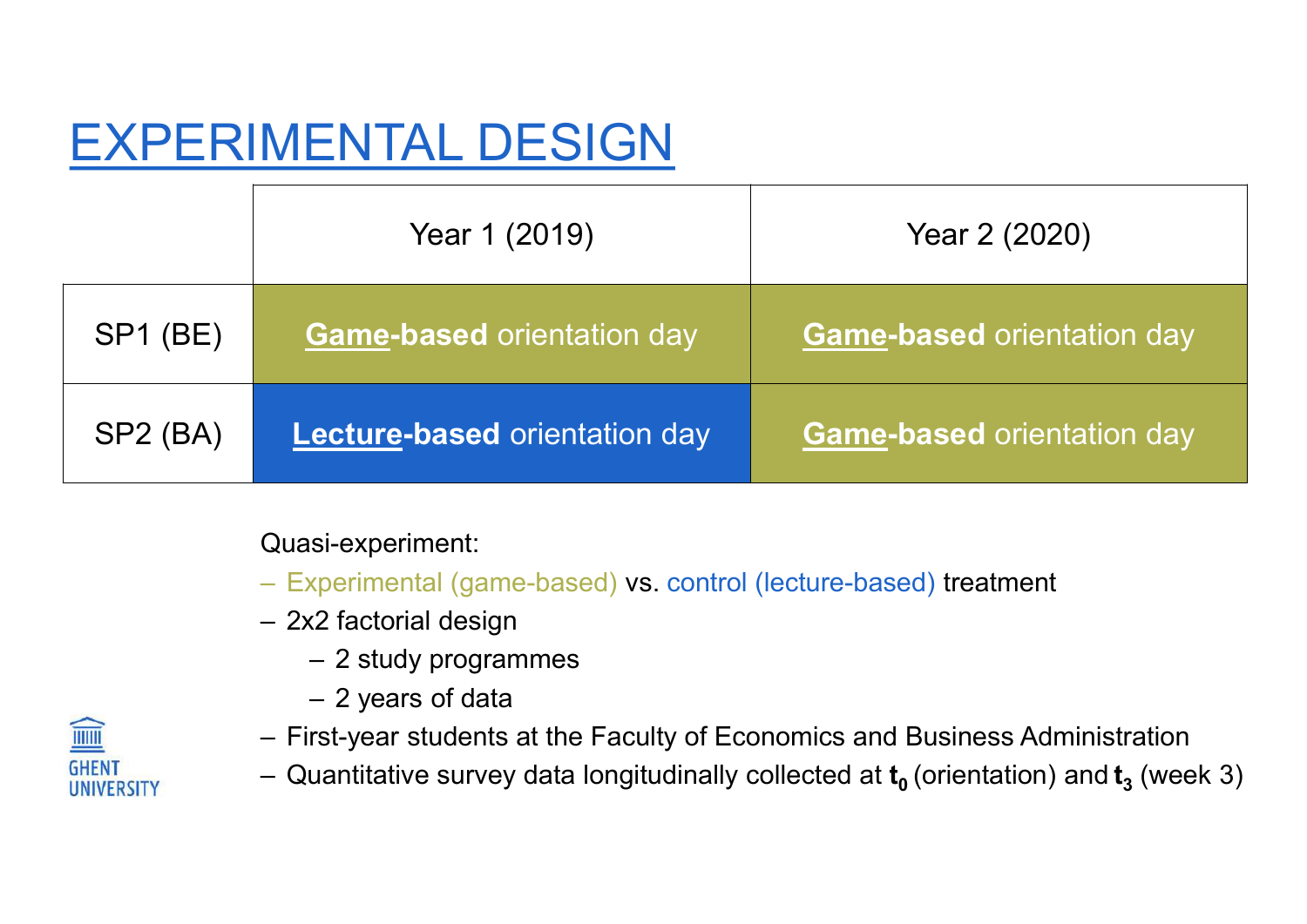## SAMPLE

| <b>SAMPLE</b>   |         |                                      |                 |                                   |                                   |                 |
|-----------------|---------|--------------------------------------|-----------------|-----------------------------------|-----------------------------------|-----------------|
| Year 1 (2019)   |         | Year 2 (2020)                        |                 |                                   |                                   |                 |
| <b>SP1 (BE)</b> |         | <b>Game-based orientation day</b>    |                 | <b>Game-based orientation day</b> |                                   |                 |
| $\mathbf{t}$    | $t_{0}$ | $t_3$                                | $t_0$ and $t_3$ | $t_{0}$                           | $t_3$                             | $t_0$ and $t_3$ |
| N               | 464     | 305                                  | 271             | 448                               | 294                               | 257             |
|                 |         |                                      |                 |                                   |                                   |                 |
| SP2 (BA)        |         | <b>Lecture-based orientation day</b> |                 |                                   | <b>Game-based orientation day</b> |                 |
|                 | $t_{0}$ | $t_3$                                | $t_0$ and $t_3$ | $t_{0}$                           | $t_3$                             | $t_0$ and $t_3$ |
| N               | 488     | 472                                  | 341             | 450                               | 348                               | 270             |
|                 |         |                                      |                 |                                   |                                   |                 |
|                 |         |                                      |                 |                                   |                                   |                 |

|                                        | $\mathsf{L}_0$                                                                            | $I_3$          | $t_0$ and $t_3$    | $t_{0}$                                                                                                                  | $\mathfrak{t}_3$                  | $t_0$ and $t_3$    |
|----------------------------------------|-------------------------------------------------------------------------------------------|----------------|--------------------|--------------------------------------------------------------------------------------------------------------------------|-----------------------------------|--------------------|
| N                                      | 464                                                                                       | 305            | 271                | 448                                                                                                                      | 294                               | 257                |
| SP2 (BA)                               | <b>Lecture-based orientation day</b>                                                      |                |                    |                                                                                                                          | <b>Game-based orientation day</b> |                    |
|                                        | $I_0$                                                                                     | $t_3$          | $t_0$ and $t_3$    | $t_{0}$                                                                                                                  | $t_3$                             | $t_0$ and $t_3$    |
| N                                      | 488                                                                                       | 472            | 341                | 450                                                                                                                      | 348                               | 270                |
| I<br><b>GHENT</b><br><b>UNIVERSITY</b> | $t_0$ (orientation)<br>- Mental wellbeing<br>- Academic self-confidence<br>- Satisfaction | $t_3$ (week 3) | - Mental wellbeing | $t_0$ (orientation)<br>- Mental wellbeing<br>Academic self-confidence<br>$-$<br>Satisfaction<br>$\overline{\phantom{0}}$ | $t_3$ (week 3)                    | - Mental wellbeing |

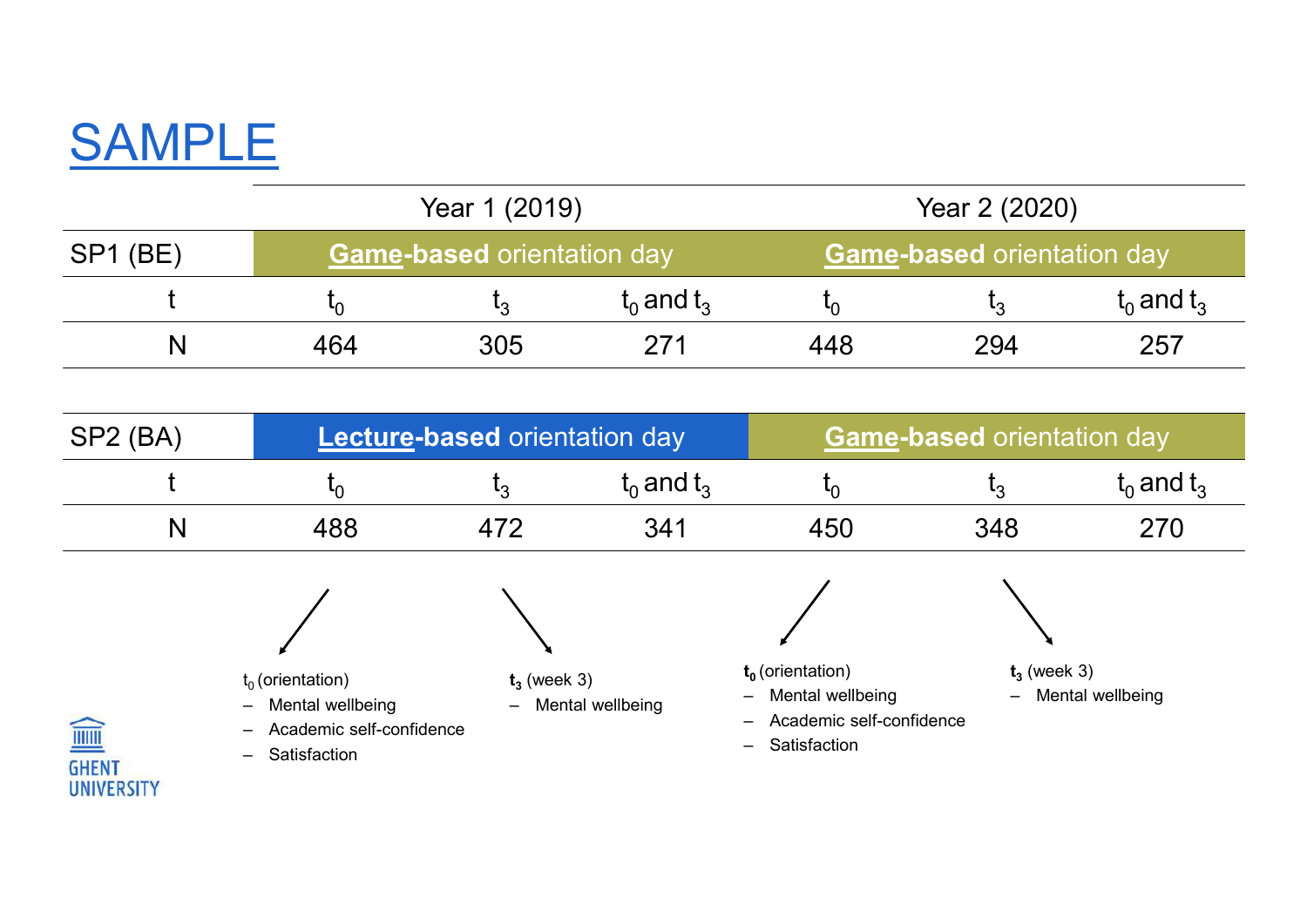## DATA ANALYSIS

## Analyses of Covariance



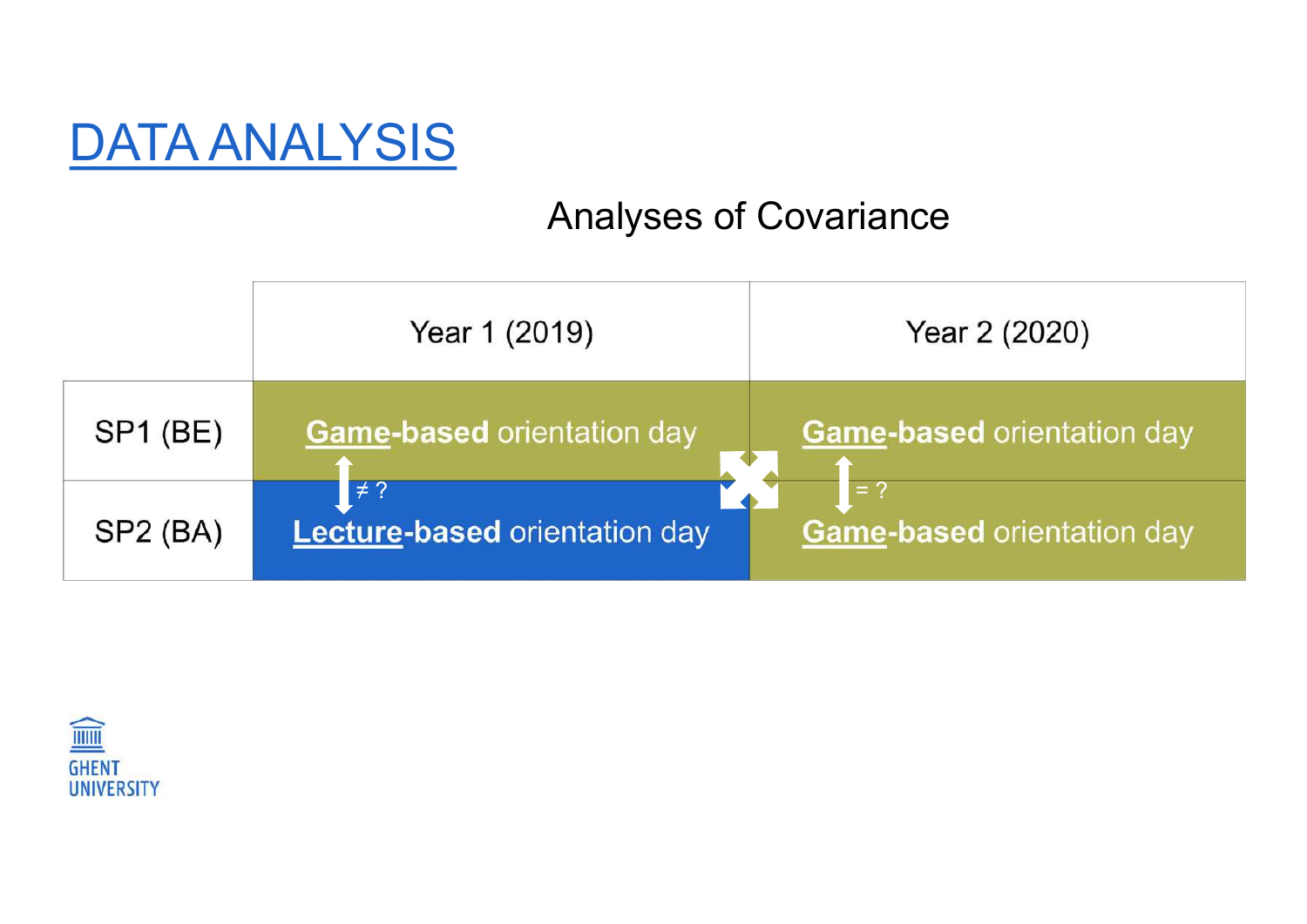| RESULTS - HYPOTHESIS 1 V |                   |         |                                                               |         |
|--------------------------|-------------------|---------|---------------------------------------------------------------|---------|
|                          |                   |         |                                                               |         |
|                          |                   |         | Mental wellbeing at the moment of university entrance $(t_0)$ |         |
|                          | Year 1, $N = 888$ |         | Year 2, $N = 894$                                             |         |
|                          | F-test            | p-value | F-test                                                        | p-value |
| Intercept                | 28851.671         | .000    | 29544.747                                                     | .000    |
| Gender                   | 17.502            | .000    | 14.249                                                        | .000    |
| Study programme          | 40.715            | .000    | .712                                                          | .399    |
| F-value                  |                   |         |                                                               |         |
|                          | 29.986            |         | 7.650                                                         |         |
|                          | .000              |         | .001<br>.015                                                  |         |
| p-value                  |                   |         |                                                               |         |
| Adj. $R^2$               | .061              |         |                                                               |         |

|                      | Year 1 (2019)                        | Year 2 (2020)                     |
|----------------------|--------------------------------------|-----------------------------------|
| SP1 (BE)             | <b>Game-based orientation day</b>    | <b>Game-based orientation day</b> |
| SP <sub>2</sub> (BA) | <b>Lecture-based orientation day</b> | <b>Game-based orientation day</b> |

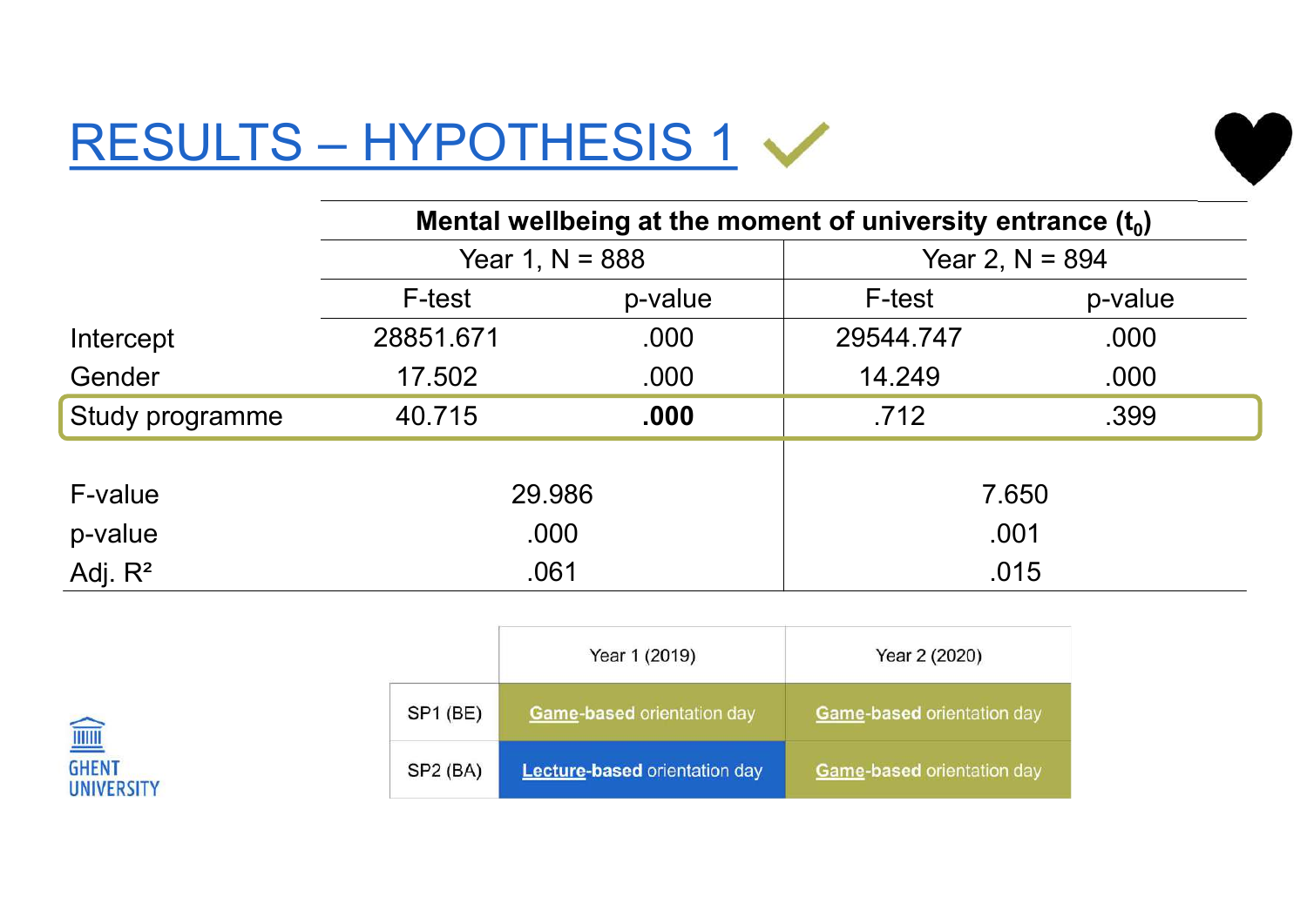# $\frac{1}{\frac{120}{2420}}$  Mental wellbeing at the moment of university entrance (t<sub>0</sub>)

## ) and the set of  $\overline{\phantom{a}}$



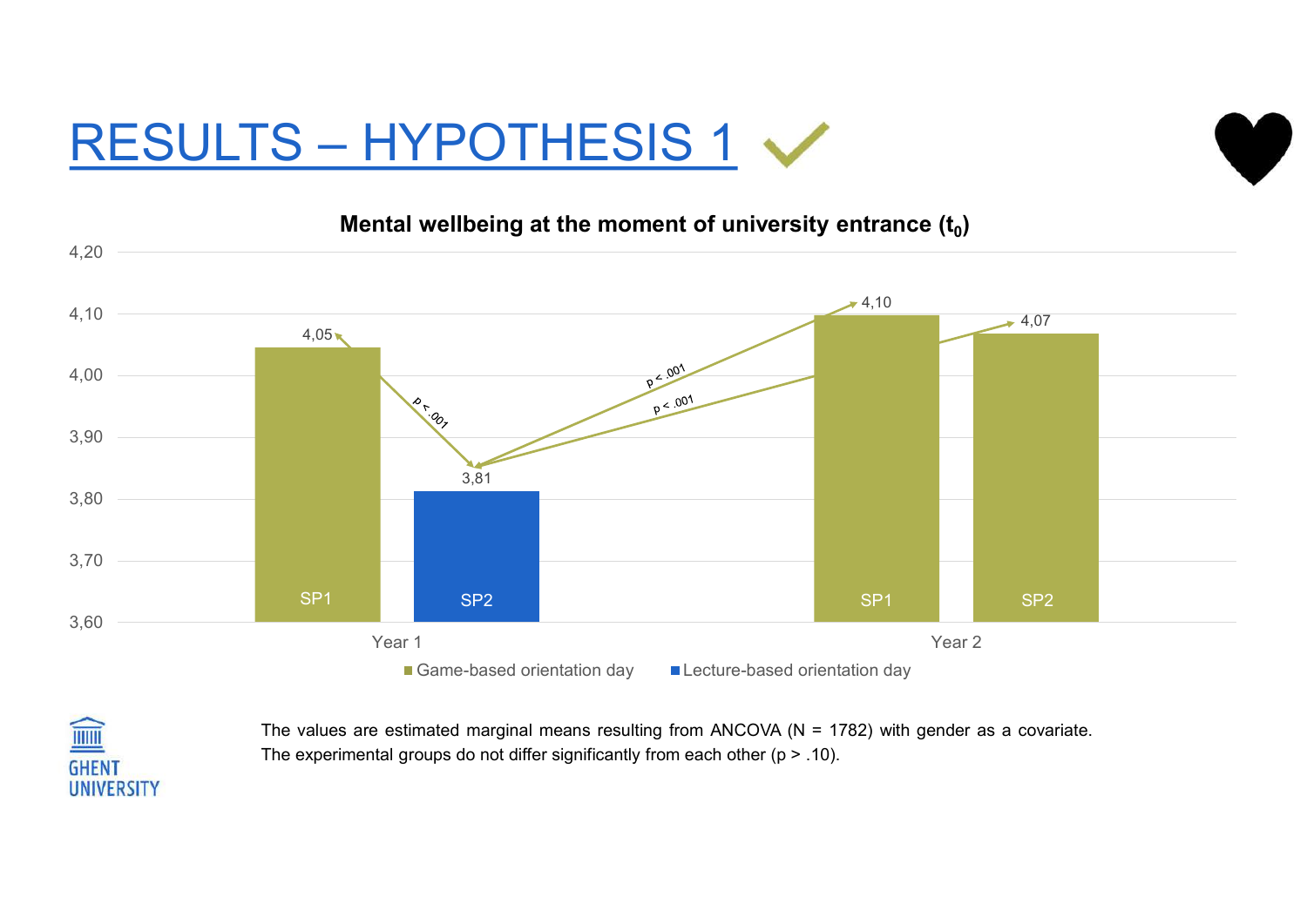# $RESULTS - HYPOTHESIS 2 <$



| <b>RESULTS - HYPOTHESIS 2</b>     |                   |                                                                          |                            |         |
|-----------------------------------|-------------------|--------------------------------------------------------------------------|----------------------------|---------|
|                                   |                   | Evolution of mental wellbeing after three weeks ( $\Delta = t_3 - t_0$ ) |                            |         |
|                                   | Year 1, $N = 597$ |                                                                          | Year 2, $N = 525$          |         |
|                                   | F-test            | p-value                                                                  | F-test                     | p-value |
| Intercept                         | 210.281           | .000                                                                     | 108.712                    | .000    |
| Gender                            | 299.660           | .000                                                                     | 169.171                    | .000    |
| Mental wellbeing $t_0$            | 2.760             | .097                                                                     | 4.552                      | .033    |
| Study programme                   | 25.833            | .000                                                                     | 1.025                      | .312    |
| F-value                           |                   | 100.459                                                                  | 56.572                     |         |
| p-value                           |                   | .000                                                                     | .000                       |         |
| Adj. $R^2$                        | .334              |                                                                          | .241                       |         |
|                                   |                   | Year 1 (2019)                                                            | Year 2 (2020)              |         |
| III                               | SP1 (BE)          | Game-based orientation day                                               | Game-based orientation day |         |
| <b>GHENT</b><br><b>UNIVERSITY</b> | SP2 (BA)          | Lecture-based orientation day                                            | Game-based orientation day |         |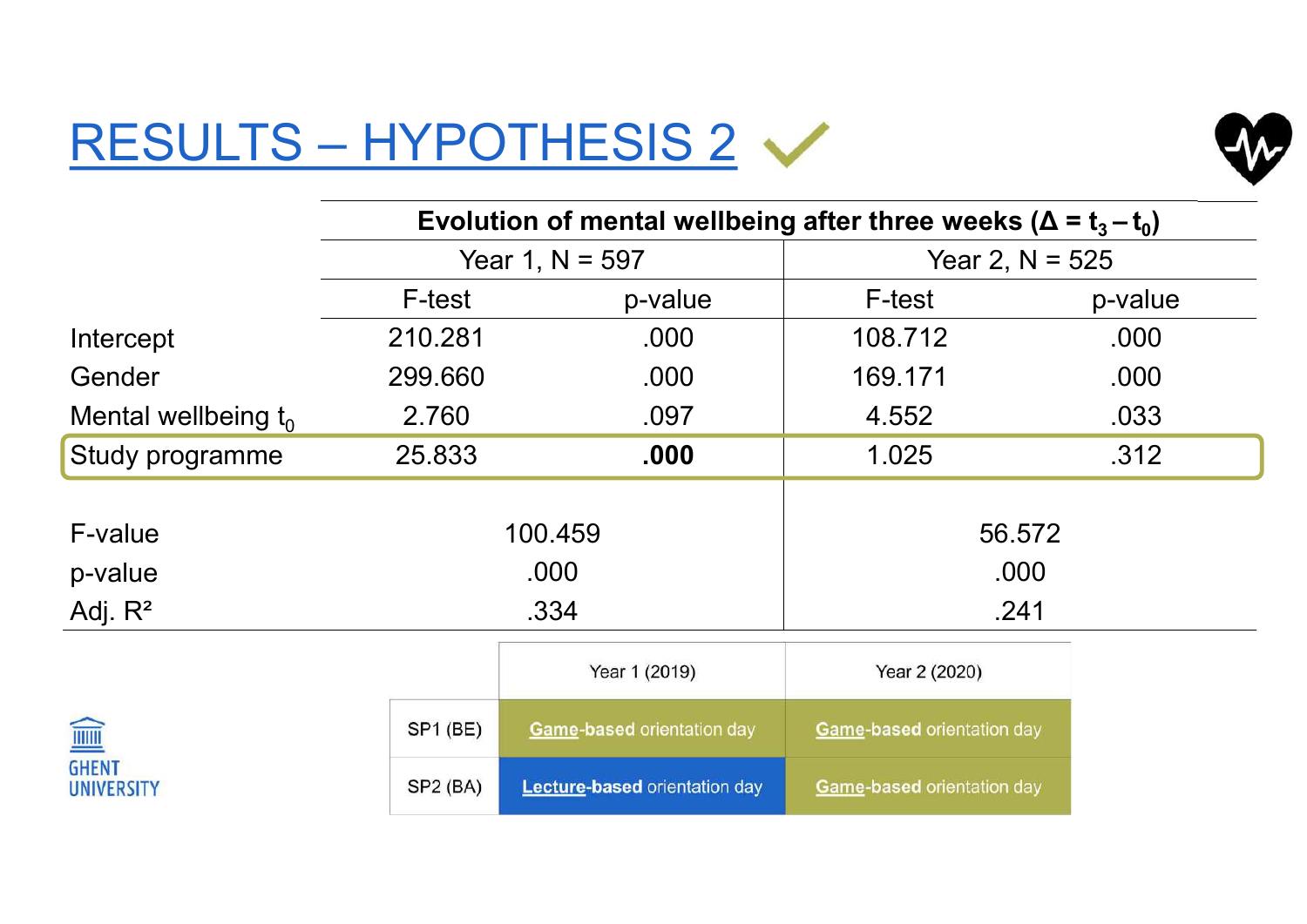# $\frac{1000}{\text{ReSULTS} - \text{HYPOTHESIS 2}}$



## )



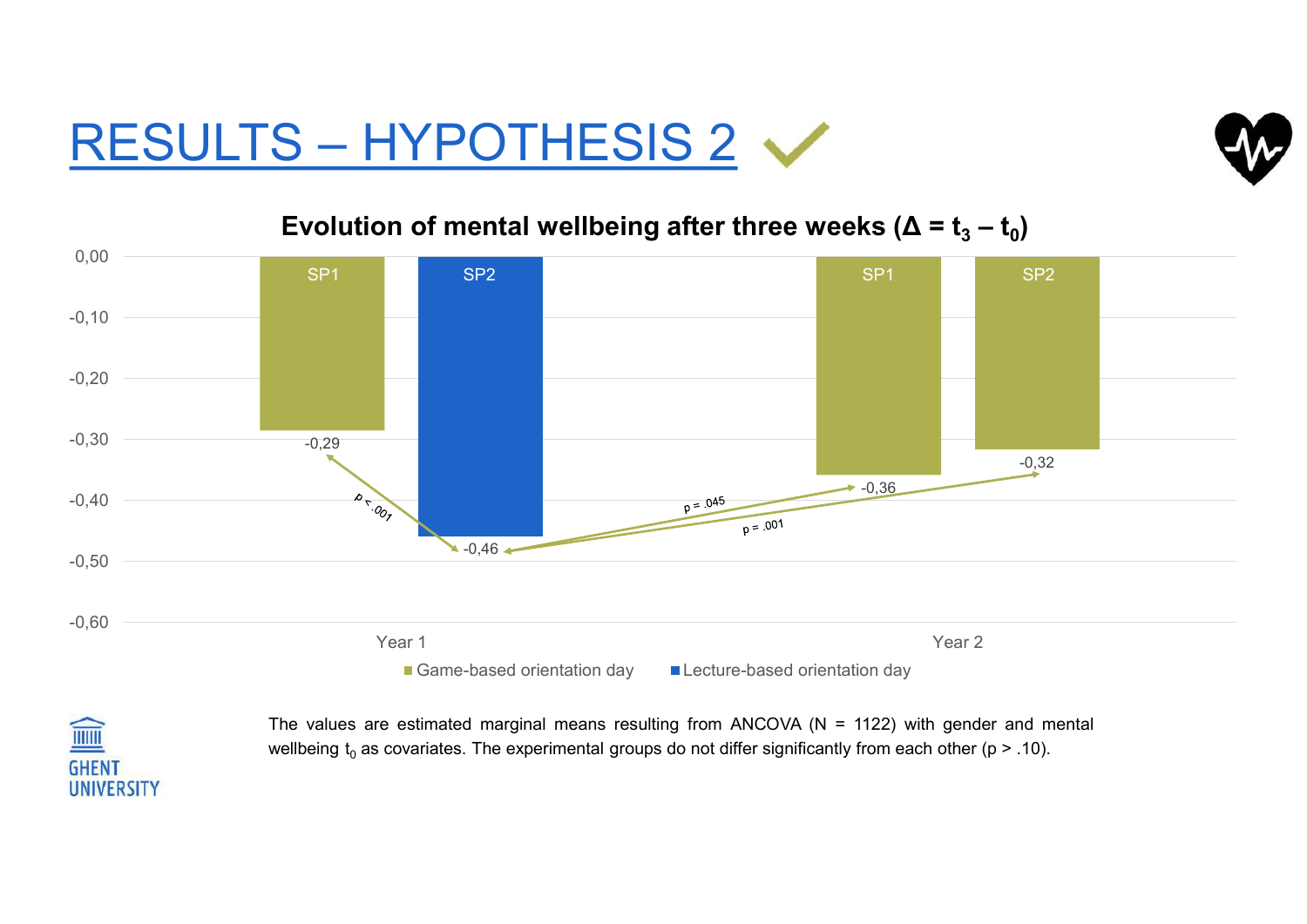# RESULTS – HYPOTHESIS 3



| RESULTS - HYPOTHESIS 3 |                   |               |                                 |                   |  |
|------------------------|-------------------|---------------|---------------------------------|-------------------|--|
|                        |                   |               | <b>Academic self-confidence</b> |                   |  |
|                        | Year 1, $N = 777$ |               |                                 | Year 2, $N = 818$ |  |
|                        | F-test            | p-value       | F-test                          | p-value           |  |
| Intercept              | 11575.565         | .000          | 12864.155                       | .000              |  |
| Gender                 | 10.306            | .001          | 3.299                           | .070              |  |
| Study programme        | 15.432            | .000          | 2.857                           | .091              |  |
| F-value                | 13.204            |               | 3.280                           |                   |  |
| p-value                | .000              |               | .038                            |                   |  |
| Adj. $R^2$             | .030              |               | .006                            |                   |  |
|                        |                   | Year 1 (2019) | Year 2 (2020)                   |                   |  |

|                      | Year 1 (2019)                        | Year 2 (2020)                     |
|----------------------|--------------------------------------|-----------------------------------|
| SP1 (BE)             | <b>Game-based orientation day</b>    | <b>Game-based orientation day</b> |
| SP <sub>2</sub> (BA) | <b>Lecture-based orientation day</b> | Game-based orientation day        |

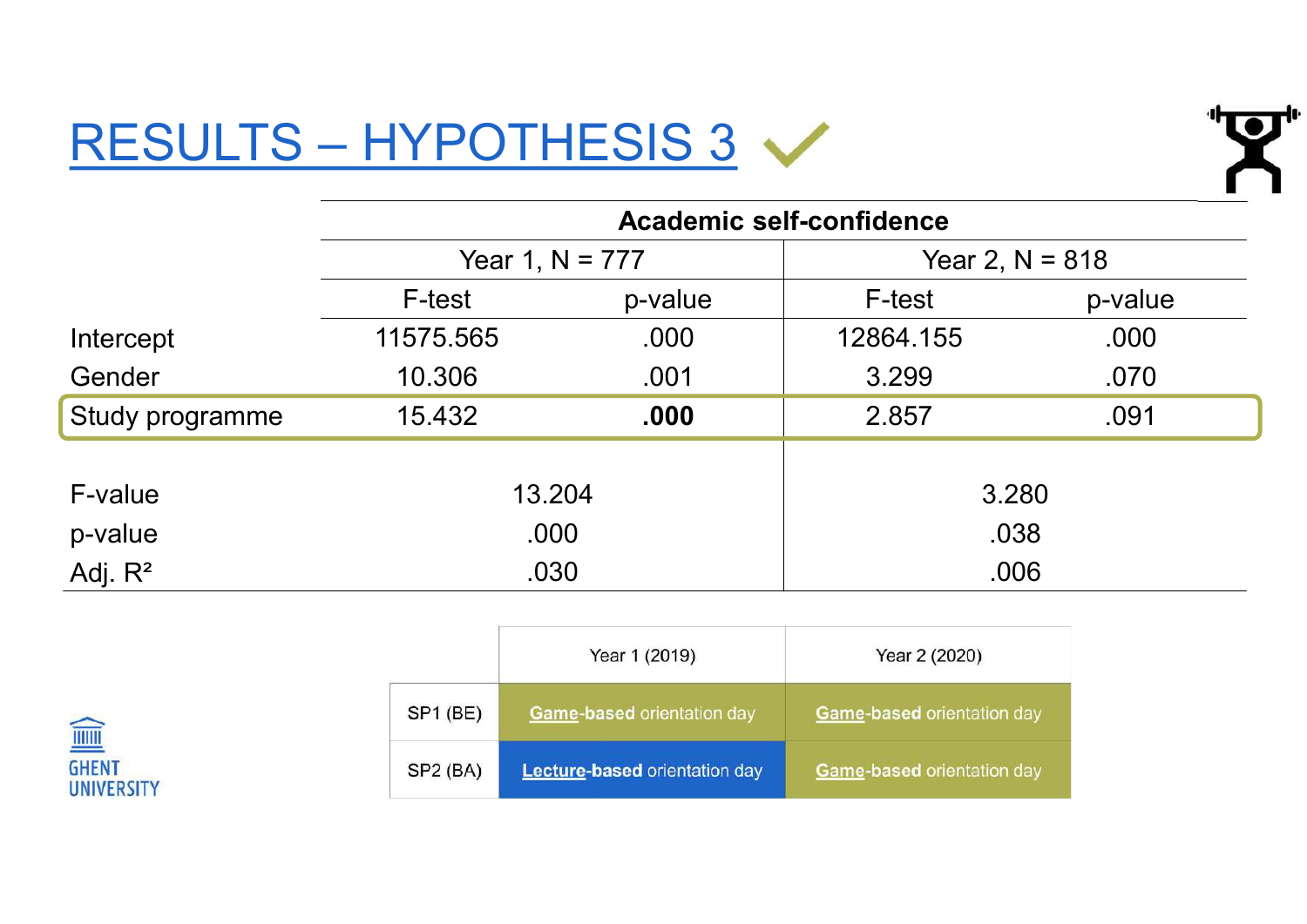# RESULTS – HYPOTHESIS 3





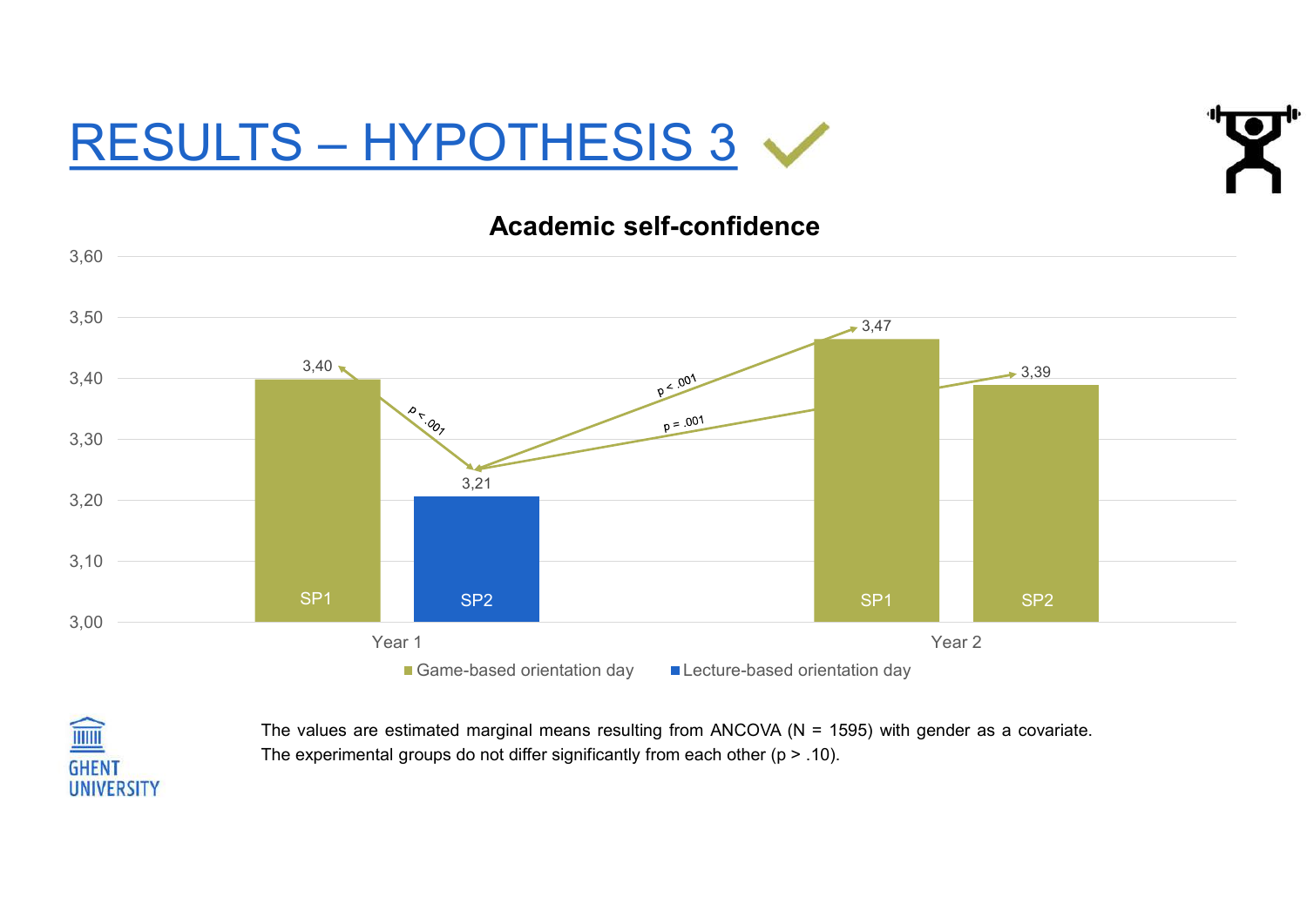# RESULTS – HYPOTHESIS 4

| ş. | × |  |
|----|---|--|

| <b>RESULTS - HYPOTHESIS 4</b> |                   |               |                                   |                   |  |
|-------------------------------|-------------------|---------------|-----------------------------------|-------------------|--|
|                               |                   |               | Satisfaction with orientation day |                   |  |
|                               | Year 1, $N = 866$ |               |                                   | Year 2, $N = 887$ |  |
|                               | F-test            | p-value       | F-test                            | p-value           |  |
| Intercept                     | 9929.289          | .000          | 11831.361                         | .000              |  |
| Gender                        | 7.087             | .008          | 1.010                             | .315              |  |
| Study programme               | 28.644            | .000          | .639                              | .424              |  |
| F-value                       | 17.503            |               | .787                              |                   |  |
| p-value                       |                   | .000          | .455                              |                   |  |
| Adj. $R^2$                    | .037              |               | .000                              |                   |  |
|                               |                   | Year 1 (2019) | Year 2 (2020)                     |                   |  |

|                      | Year 1 (2019)                        | Year 2 (2020)                     |
|----------------------|--------------------------------------|-----------------------------------|
| SP <sub>1</sub> (BE) | <b>Game-based orientation day</b>    | <b>Game-based orientation day</b> |
| SP <sub>2</sub> (BA) | <b>Lecture-based orientation day</b> | <b>Game-based orientation day</b> |

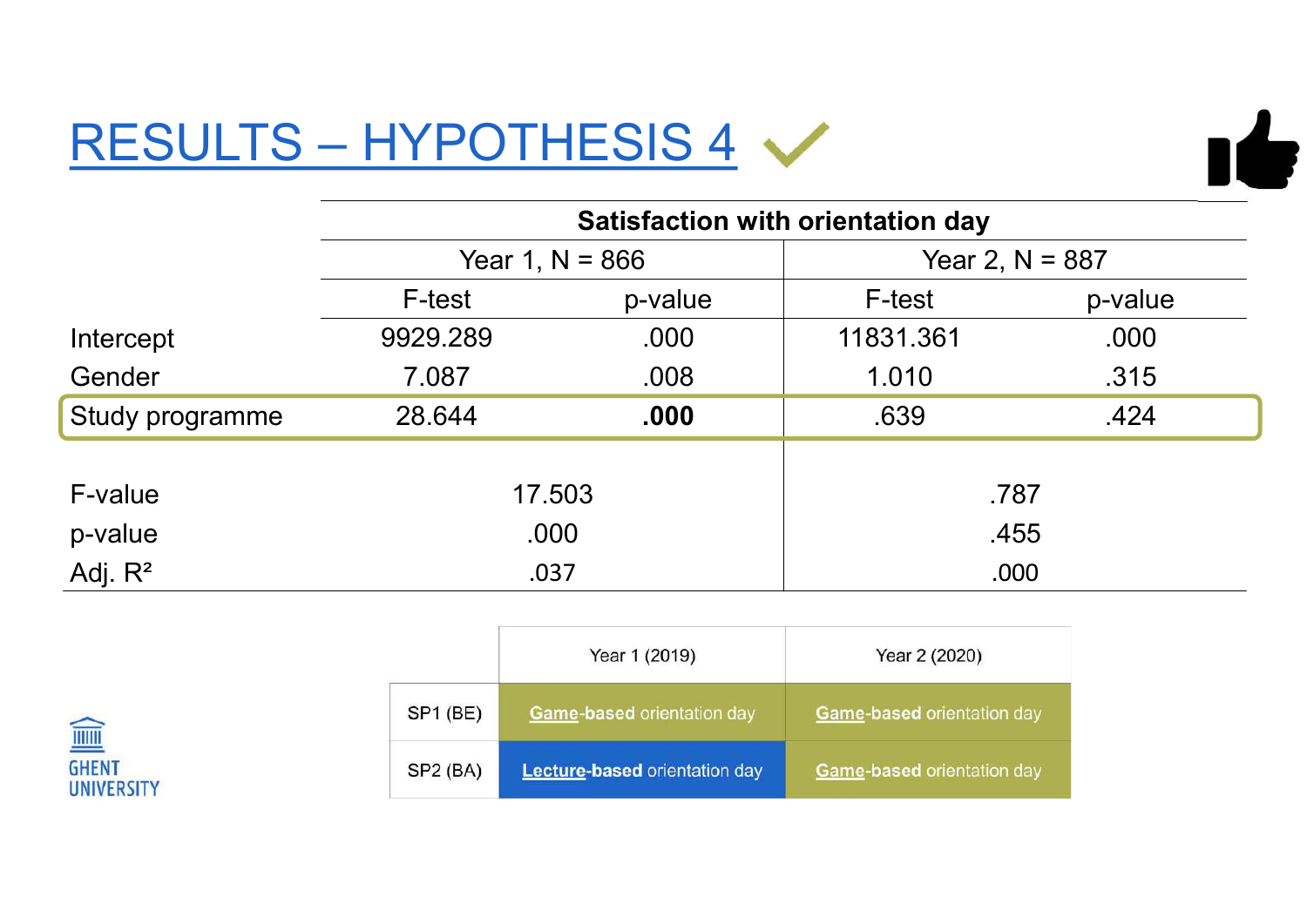# $\frac{\text{RESULTS} - \text{HYPOTHESIS 4}}{\text{Satisfaction with orientation day}}$



![](_page_19_Picture_3.jpeg)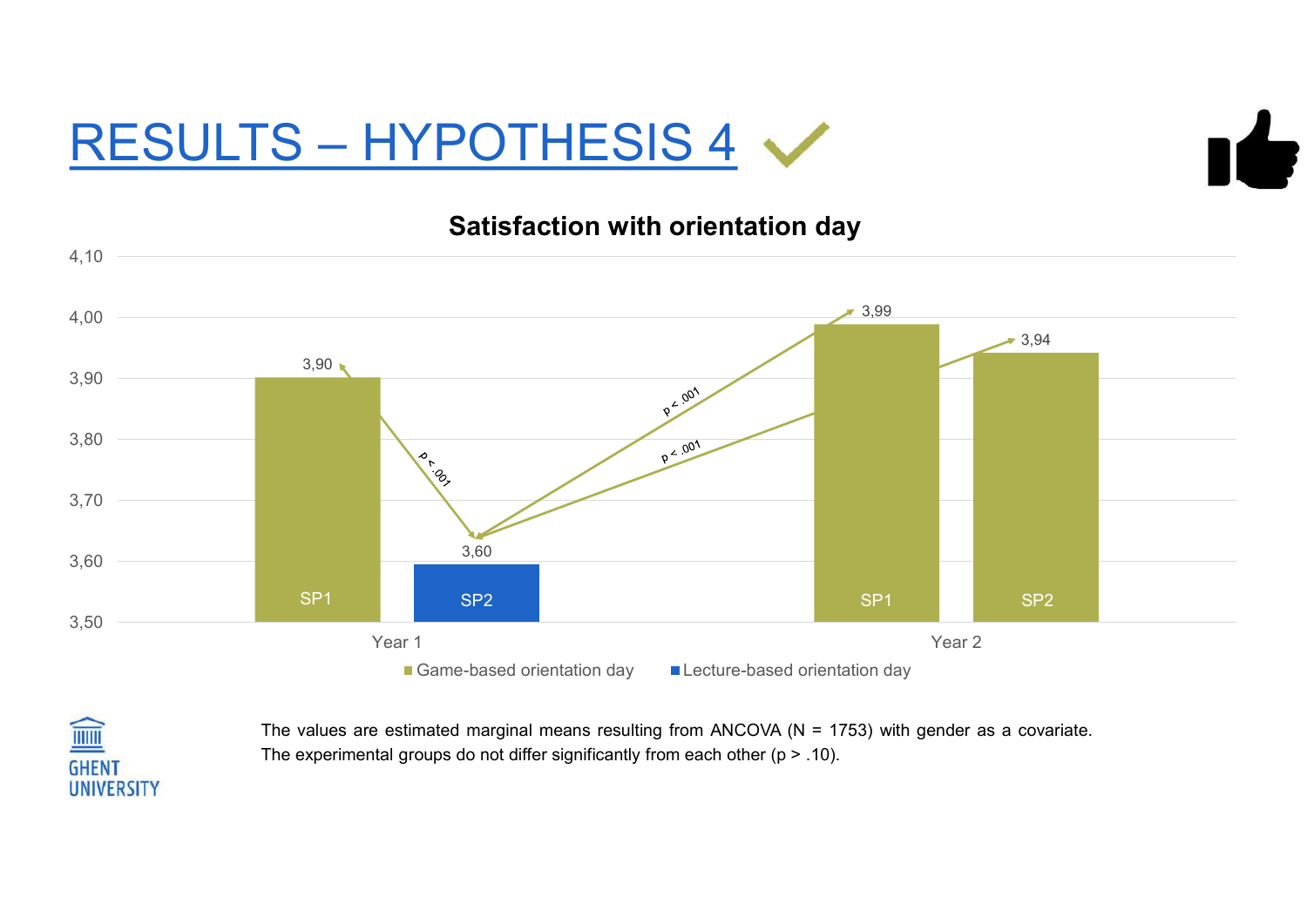# CONCLUSION

CONCLUSION<br>Students who participated in the <u>game-based</u> orientation day …

- $\boxtimes$  have a higher mental wellbeing at the moment of university entrance
- CONCLUSION<br>
Students who participated in the <u>game-based</u> orientation day ...<br>
⊠ have a higher mental wellbeing at the moment of<br>
university entrance<br>
⊠ experience a smaller decline in their mental wellbeing<br>
after three **CON**<br> **CON**<br> **A**<br> **EXECUSE ION**<br> **EXECUSE EXECUSE ION**<br> **EXECUSE ION EXECUSE AND**<br> **EXECUSE ION EXECUSE AND**<br> **EXECUSE ION EXECUSE AND**<br> **EXECUSE AND**<br> **EXECUSE AND**<br> **EXECUSE AND**<br> **EXECUSE AND**<br> **EXECUSE AND**<br> **EXECUSE** Students who participated in the <u>game-based</u> orientation day ...<br>  $\Box$  have a higher mental wellbeing at the moment of<br>
university entrance<br>  $\Box$  experience a smaller decline in their mental wellbeing<br>
after three weeks<br> Students who participated in the <u>game-based</u> orientation day ...<br>  $\boxtimes$  have a higher mental wellbeing at the moment of<br>
university entrance<br>  $\boxtimes$  experience a smaller decline in their mental wellbeing<br>
after three week <p>✓ have a higher mental wellbeing at the moment of<br/>\nuniversity entrance</p>\n<p>✓ experience a smaller decline in their mental wellbeing<br/>\nafter three weeks</p>\n<p>✓ have more confidence in their own academic success</p>\n<p>✓ are more <b>satisfied</b> with the orientation day<br/>\ncompared to students who participated in the <u>lecture-based</u><br/>\norientation day.</p> university entrance<br>
⊠ experience a **smaller decline** in their <br>
after three weeks<br>
⊠ have more **confidence** in their own ac<br>
⊠ are more **satisfied** with the orientation<br>compared to students who participated in<br>orientatio
- 
- 

![](_page_20_Picture_7.jpeg)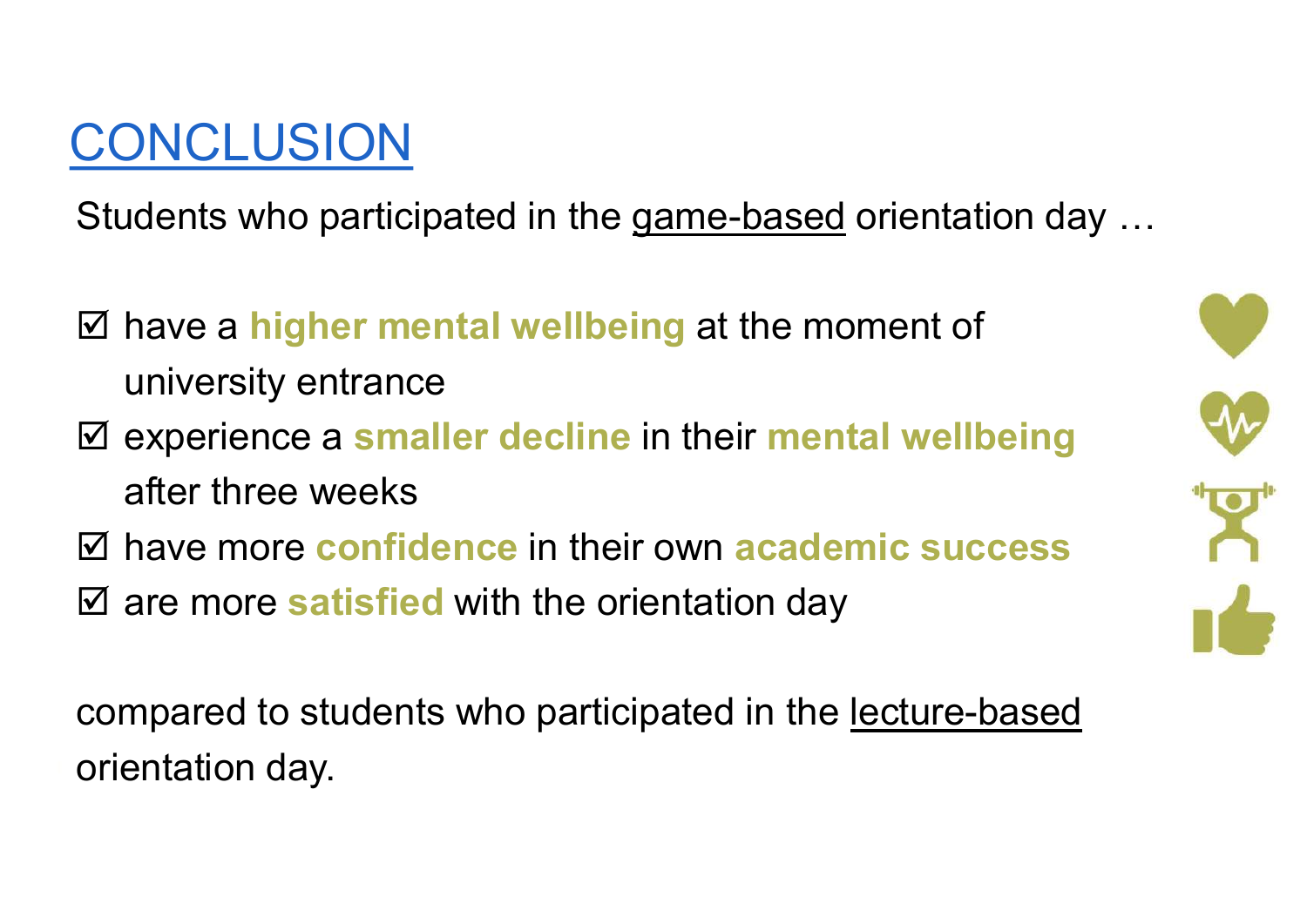# CONTRIBUTIONS

- ̶ Targeted intervention to enhance mental wellbeing
	-
- **ONTRIBUTIONS**<br>
Targeted intervention to enhance mental wellbeing<br>
 Beyond observing and reporting<br>
 Combination of **orientation** activity and **gamified** lea **Example 12 THE COMBINATIONS**<br>
Surgeted intervention to enhance mental wellbeing<br>
- Beyond observing and reporting<br>
- Combination of **orientation** activity and **gamified** learning<br>
- Relevance of **target group**<br>
- Immediat **Example 31 THRIBUTIONS**<br>
Targeted intervention to enhance mental wellk<br>
- Beyond observing and reporting<br>
- Combination of **orientation** activity and **gan**<br>
- Relevance of target group<br>
- **Immediate** as well as **medium-te**  $\begin{array}{ll} \textbf{\textcolor{blue}{\textbf{COMTR}}}\\ \textbf{\textcolor{blue}{\textbf{L}}&\textbf{\textcolor{blue}{\textbf{Targeted}}}\textbf{\textcolor{blue}{\textbf{intervention}}} \textbf{\textcolor{blue}{\textbf{to}}}\textbf{\textcolor{blue}{\textbf{on}}}\textbf{\textcolor{blue}{\textbf{and}}}\textbf{\textcolor{blue}{\textbf{we}llbeing}}\\ \textbf{\textcolor{blue}{\textbf{A}}&\textbf{\textcolor{blue}{\textbf{B}}}\textbf{\textcolor{blue}{\textbf{S}qmd}o} \textbf{\textcolor{blue}{\textbf{S}qmd}re} \textbf{\textcolor{blue}{\textbf{$ 
	-
	- ̶ Immediate as well as medium-term effects
- Targeted intervention to enhald Beyond observing and reportion to enhald the Combination of **orientation**<br>- Relevance of **target group**<br>- **Immediate** as well as **med**<br>- Large **sample** size (total N = 1<br>- Experimental
- 

both between-subject and within-subject analyses

![](_page_21_Picture_9.jpeg)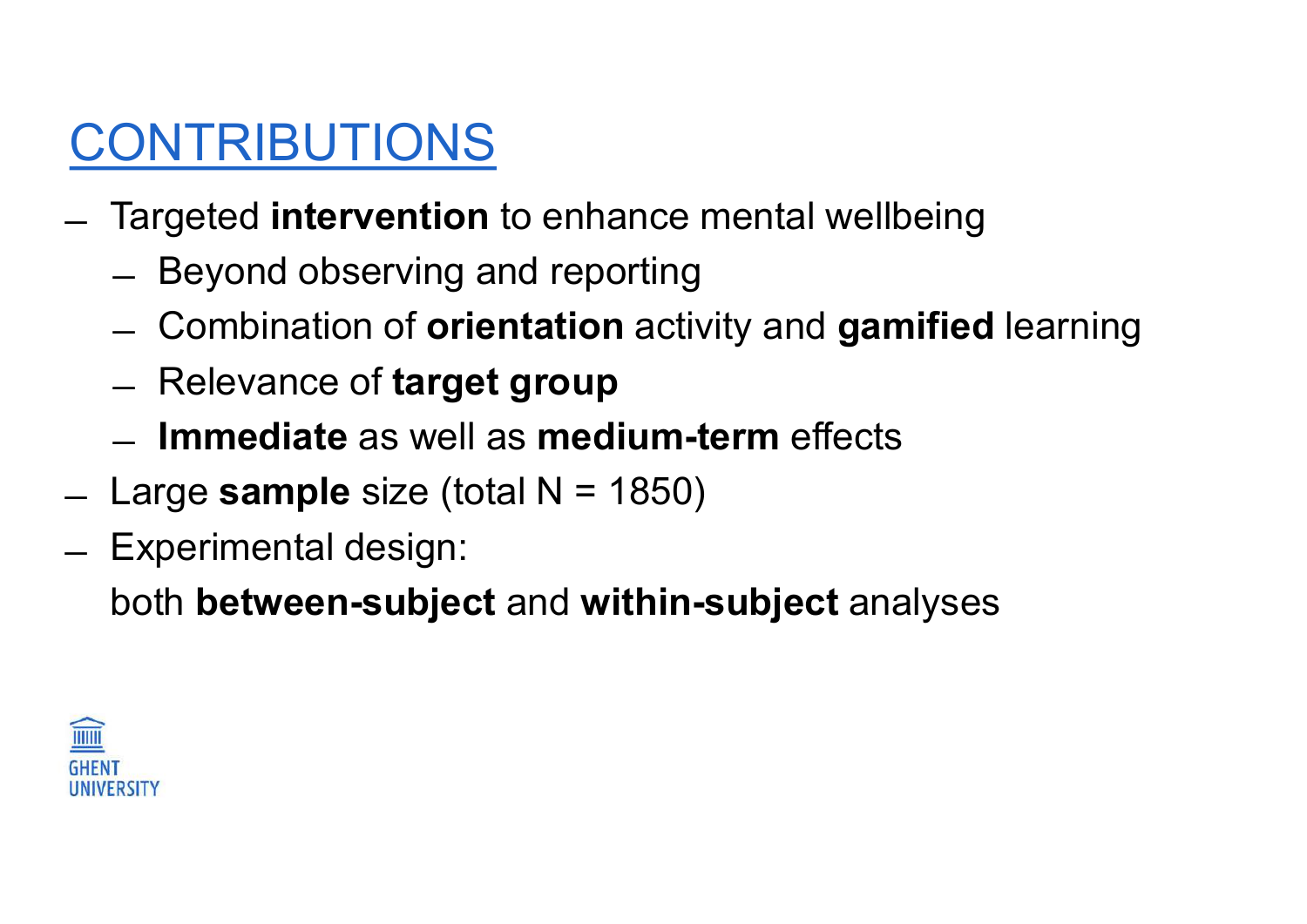![](_page_22_Picture_2.jpeg)

 $\mathbf{a}$ 

and Business Administration

![](_page_22_Picture_6.jpeg)

![](_page_22_Picture_7.jpeg)

![](_page_22_Picture_8.jpeg)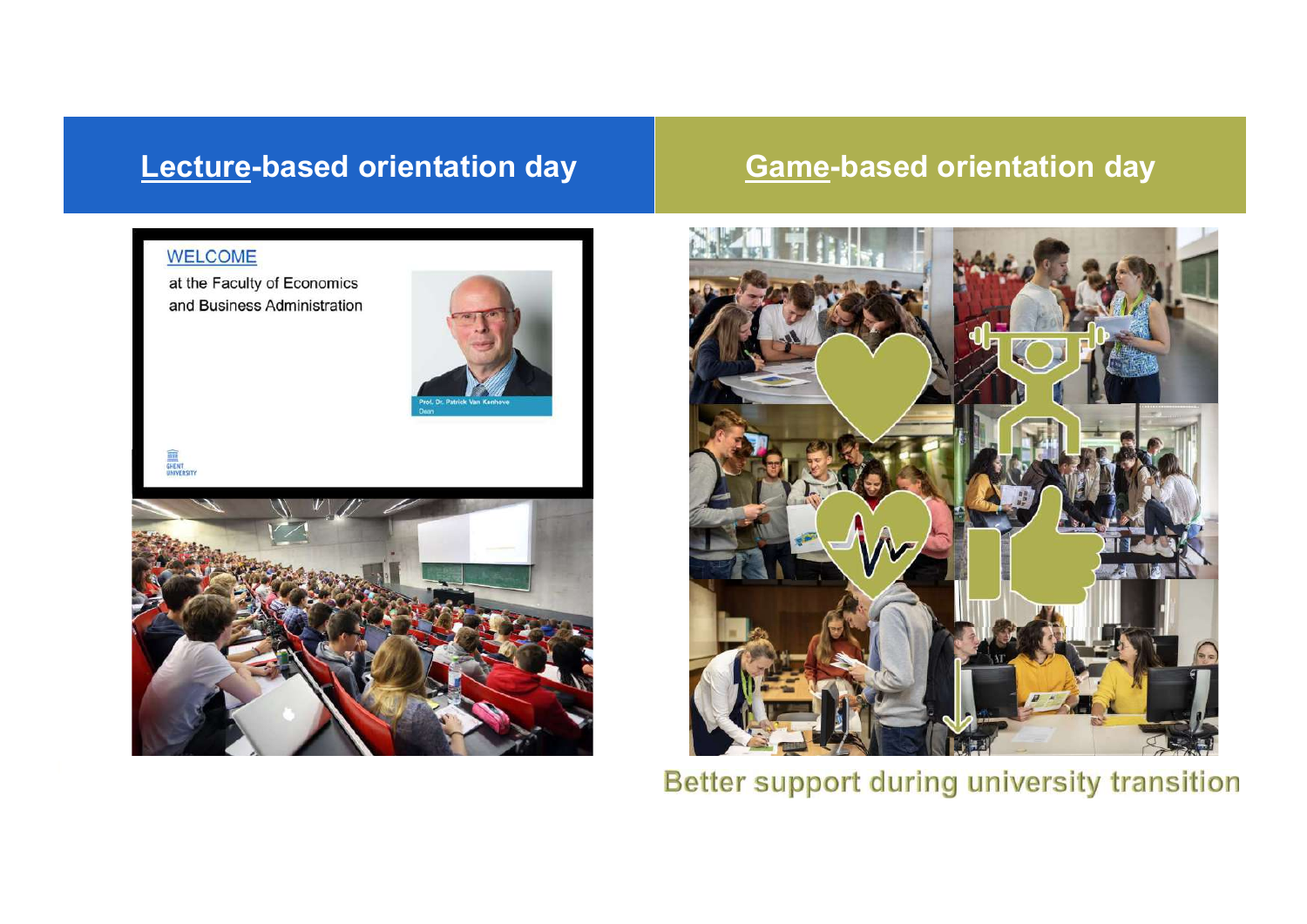## BIBLIOGRAPHY

- 
- **BIBLIOGRAPHY**<br>
 Auerbach, R. P., Mortier, P., Bruffaerts, R., Alonso, J., Benjet, C., Cuijpers, P., ... & Kessler, R. C. (2018). WHO world mental health surveys<br>
international college student project: prevalence and dist **international college student project:** prevalence and distribution of mental disorders. P. ... & Kessler, R. C. (2018). WHO world mental health surveys<br>international college student project: prevalence and distribution o
- Auerbach, R. P., Mortier, P., Bruffaerts, R., Alonso, J., Benjet, C., Cuijpers, P., ... & Kessler, R. C. (2018). WHO world mental health surveys<br>
international college student project: prevalence and distribution of me they progress through university. Studies in Higher Education, 35(6), 633–645.
- BUIOGRAPHY<br>
Auerbach, R. P., Mortier, P., Bruffaerts, R., Alonso, J., Benjet, C., Cuijpers, P., ... & Kessler, R. C. (2018). WHO world mental health surveys<br>
international college student project: prevalence and dist <u>BIBLIOGRAPHY</u><br>
Auerbach, R. P., Mortier, P., Bruffaerts, R., Alonso, J., Benjet, C., Cuijpers, P., ... & Kessler, R. C. (2018). WHO world mental health surveys<br>
international college student project: prevalence and dist in Higher Education, 60(3), 273-292. <u>BIBLIOGRAPHY</u><br>
— Auerbach, R. P., Mortier, P., Bruffaerts, R., Alonso, J., Benjet, C., Cuijpers, P., ... & Kessler, R. C. (2018). WHO world mental health surveys<br>
international college student project: prevalence and dis <u>BIBLIOGRAPHY</u><br>
International college suddent project prevalence and distribution of mental disorders. *P.*,...& Kessler, R. C. (2018). WHO world mental health surveys<br>
international college suddent project prevalence an
- Education, 39(9), 1523-1541.
- gender differences in psychological functioning, cognitive-affective strategies, and social well-being. Emerging Adulthood, 2(3), 195-210.
- 
- ̶ Lipson, S. K., Zhou, S., Wagner III, B., Beck, K., & Eisenberg, D. (2016). Major Differences: Variations in Undergraduate and Graduate **IDEIOUGRAPHY**<br>
Auerbach, R. P., Mortier, P., Bruffaerts, R., Alonso, J., Benjet, C., Cuijpers, P., ... & Kessler, R. C. (2018). WHO world mental health surveys<br>
Baik, C., Larcombe, W., Brooker, A., Wyn, J., Allen, L., Bre Auerbach, R. P., Mortier, P., Bruffaerts, R., Alonso, J., Benjet, C., Cuijpers, P., ... & Kessler, R. C. (2018). WHO world mental health surveys<br>international college student project: prevalence and distribution of mental takes part, and is participation associated with better social integration and satisfaction among students? European Journal of Higher Education, 7(2), 136–152. Baik, C., Larcombe, W., Brooker, A., Wyn, J., Allen, L., Brett, M., Field, R., & James, R. (2016). *Framework for Enhancing Student Mental*<br>
Wellbeirg,<br>
Bewick, S., Koutsopoulou, G., Miles, J., Staa, E., & Barkham, M. (201 Bewick, B., Koutsopoulou, G., Miles, J., Slaa, E., & Bankham, M. (2010). Changes in undergraduate students' psychological well-being as<br>
they progress through university. Studes in Higher Education, 35(6), 633–645.<br>
in H Bowman, N. A., Jarratt, L., Jang, N., & Bono, T. J. (2019). The unfolding of student adjustment during the first semester of college. Research<br>
in Higher Education, 60(3). 273-292.<br>
Effective and Societion Suddies in Highe
- school and to undergraduate study. Educational Psychology, 37(7), 792–809.
- and transition. Active learning in higher education, 11(2), 131-143.
- Development and psychometric evidence. Research in Higher Education, 60(2), 219-244.